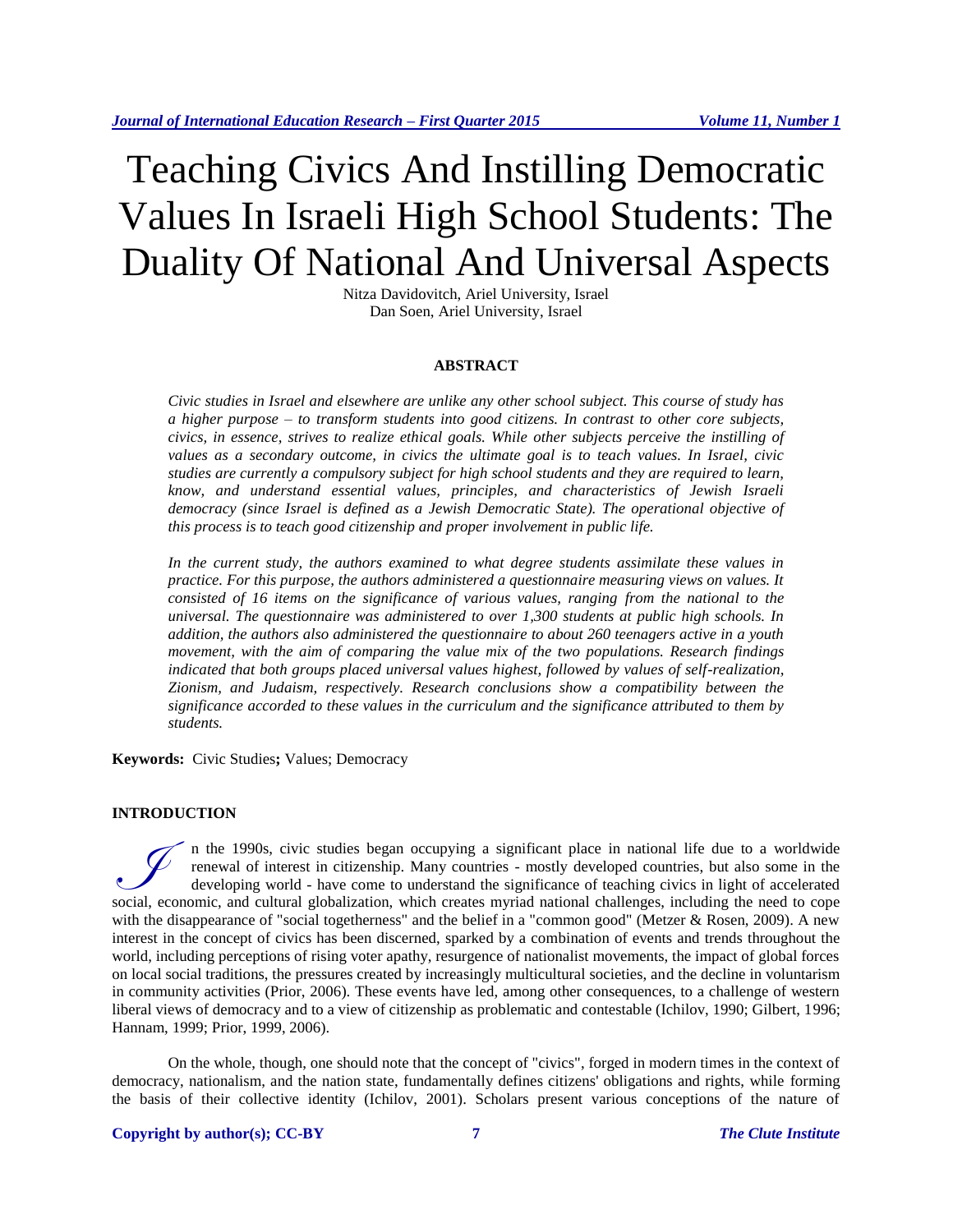citizenship. For example, Marshall (1952), one of the first scholars in this field, perceived citizenship as a mix of civil, political, and social components. Cairns (1999) described citizenship as a combination of lateral and vertical elements - identification with other citizens (lateral) and the sense of belonging (vertical). Heather (1990) sees citizenship as a super-identity uniting all of one's identities and overcoming their factious force. Citizenship may also be interpreted as describing one's state of belonging to a country, society, or community, and carrying diverse rights and obligations. This is essentially a passive outlook, as it assumes that one is awarded citizenship without intentionally striving for it. In this context, members of the Kremnitzer Committee<sup>1</sup> (Ministry of Education and Culture, 1996) contended that Israelis have a mostly passive concept of citizenship and risk reaching a state of imbalance between the value of "I deserve" and that of "the other deserves" (ibid.). In contrast, citizenship may also be perceived as an active and conscious state in which one assumes social environmental responsibility for one's community: "*Citizenship, as empowering extensive activity in the social and political spheres, manifested in the capacity to take part in shaping the public domain*" (ibid.). Civics is intended to deal with all these aspects.

In this respect, Dr. A. Carmon, chairman of the Israeli committee created recently by the Minister of Education in order to clarify the proper limits of discourse (cited in Leibovitz, 2014), said, *"Civic studies are aimed at preparing each student to become actively integrated and to function in civil society according to his or her worldview; to be able to do this in a complex social-cultural-political reality, despite controversial issues. They should be prepared to accomplish this in accordance with the values of our society, with tolerance and respect for a wide spectrum of opinions […]. (Civic studies) mean nourishing the capacity to conduct a proper discourse based on constant striving for consensus or compromise."*

# **Formal Civic Studies In Different Countries**

The nature of formal civic studies depends, to a large degree, on the definition and orientation embraced by each community. For example, in England citizenship is perceived as a social-moral responsibility, community involvement, and political literacy (Crick Report, 1998<sup>2</sup>). In order to help young people become such citizens, England operates a 4-stage civics program, covering all one's time in the public education system (ages 5-18), with the ultimate aim of creating active and involved citizens (Brownlie, 2001). On the other hand, in the United States the orientation is much less clear. Thus, a survey carried out in 1997 found that most states mandated or suggested civics curricula and policies while fewer states had curricula and policies addressing values education (Pederson & Cogan, 2000). A recent survey carried out in 2010 uncovered a significant amount of pessimism among the public about whether high school students are actually learning much about citizenship in high school (Lautzenheiser et al., 2011).

The school, as a main agent of socialization and a system experienced by most residents, is one of the major tools of civic education. Civic studies, in this context, are all the more important due to their power to forge future citizens. In a democratic country, civic studies are closely affiliated with values education, and the instilling of both universal and national values forms a central goal of this discipline (Ichilov, 2001; Otsu, 2000; Thomas, 1990; Tse, 1997). One should bear in mind, however, that civic education teachers work in a field that is institutionally ill-defined and highly sensitive to the macro-political cultures of each nation and to the micro-political culture of schools within these nations (Ichilov, 2003; Mintrop, 2002; Schwille & Amadeo, 2002).

 $\overline{a}$ 

<sup>&</sup>lt;sup>1</sup> The Kremnitzer Committee: On March 15, 1995, the Minister of Education appointed a steering committee to develop a comprehensive scheme to teach schoolchildren civics, which would provide a foundation of values and conduct for all citizens of Israel to share. The committee was chaired by Professor Mordechai Kremnitzer of the Faculty of Law, The Hebrew University. To guide its consideration of the underlying principles for the scheme and to help in developing a tentative action plan, the committee was asked to address the following questions:

A. Which values of good citizenship and which citizenship skills should be encouraged in children during their school years?

B. Which values and skills should be taught at which school level?

C. What are the main approaches that schools can use to teach these values and skills at every level and how should this program fit in with the Civics course in junior high school?

D. What organizational framework/s can be used to promote the program to Israeli schools and how can the program be monitored and evaluated?

 $<sup>2</sup>$  The Crick Report is a White Paper composed by an advisory group appointed by the British Secretary of State for Education and Employment</sup> "to provide advice on effective education for citizenship in schools – to include the nature and practices of participation in democracy; the duties, responsibilities and rights of individuals as citizens; and the value to individuals and society of community activity."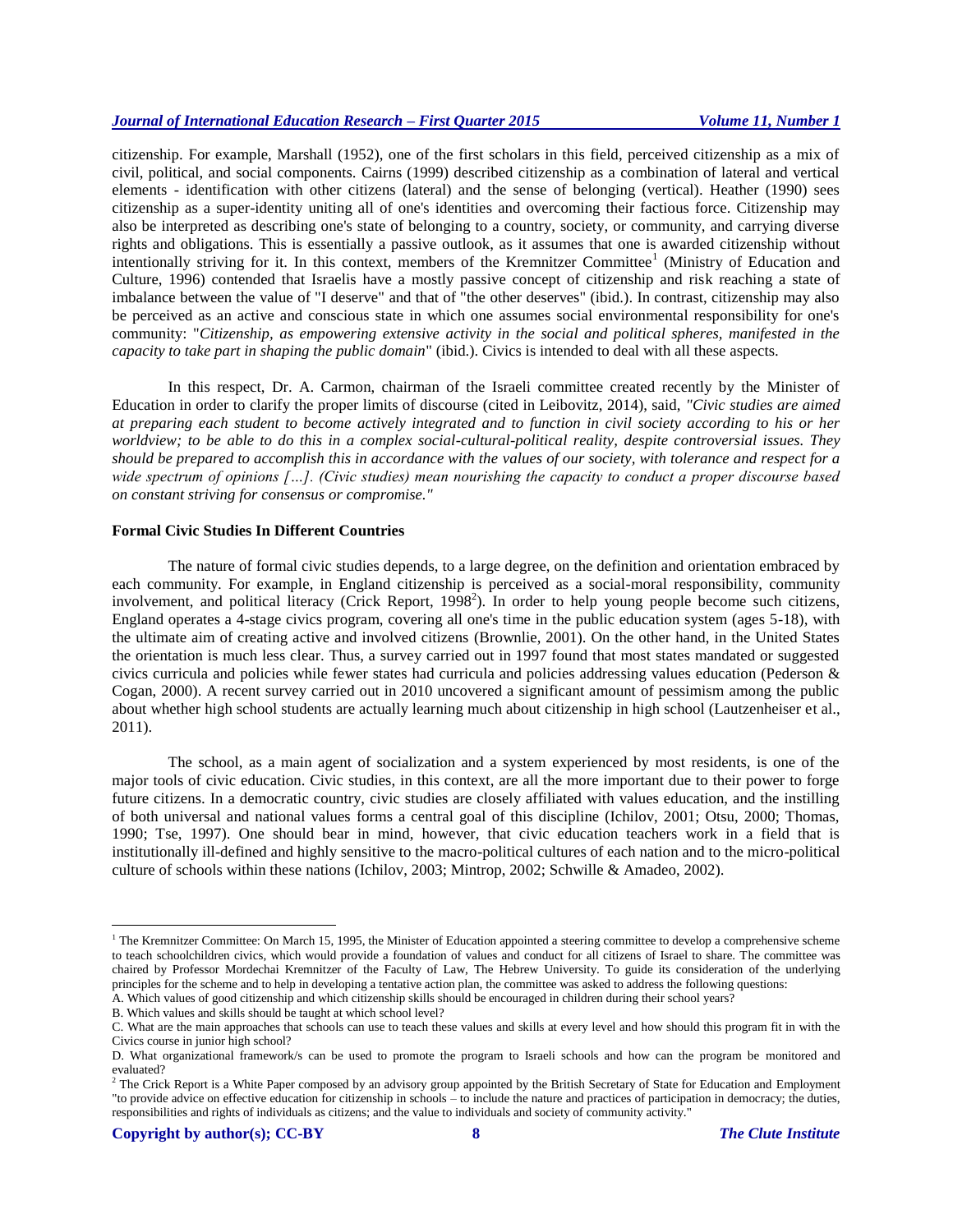In Israel – a multicultural and deeply divided society where 75% of the population is Jewish and 21% Arab, the situation is especially complex. The rifts between Jews and Arabs, between fundamentalists and orthodox Jews on one side and secular Jews on the other, and between citizens with a left- and right-wing political orientation, are very deep (Ichilov, 2003; Pedahzur, 2004; Soen, 2003). Inculcating a shared civic identity capable of bridging social cleavages, where little consensus exists regarding fundamental issues, is an extremely difficult task indeed (Byrne, 1997; Ichilov, 1999, 2003).

The Israeli Ministry of Education sees values education as an important goal and 18 years ago even established a special team to promote and enhance ethics education (The Kremnitzer Committee). The research literature has so far focused mainly on examining the values of students in religious public schools (e.g., Arend, 2000; Dagan, 2003; Levy, 2002; Vaknin, 1999). The scant literature on students of secular public schools indicates that students particularly value personal happiness, family, military service, and helping others, while religious tradition is considered less important. Volunteer work in the IDF (Israel Defence Force) is considered more important than volunteer work in the community (Cohen, 2008).

In the current study, an attempt was made to expand existing research and focus on the issue of values among students in secular public schools (The Israeli education system is a three-partite one consisting of secular public schools [55.6% of all elementary school students in 2013], religious public schools [19.2% of all elementary school students in 2013], and private ultra-orthodox schools [25.2 % of all elementary school students in 2013] CBS, 2013b, 403), and, specifically, civics instruction and education. The main purpose of this research is to outline the "basket of values" espoused by teenagers in formal and informal settings in an attempt to examine the relationship between national and Jewish values on the one hand and universal democratic values on the other, among secular Israeli teenagers in the post-modern era.

# **Teaching Civics In Israel – Trends And Transitions**

Civics is currently an obligatory field of study in Israeli junior high and high schools. In high schools, it is taught for two years (in the 11th and 12th grades) for three hours a week and is part of the matriculation examinations. Israeli civic studies have experienced a series of transformations since the State of Israel was first established, reflecting the prevalent ethical atmosphere. Instruction of civics was perceived, even in pre-state years, as a tool for advancing national goals: *[and] "to create a national pedagogy… so that they [the students] will become an instrument of redemption and a tool for realizing our historical mission"* (Orinovsky, 1948, p. 59).

Nationalism and Judaism were stressed in all disciplines until 1953, when the State Education Law was enacted (State Education Law, 1953). The new law united contents taught in both secular and religious public education systems, with supplementary religious education for the religious system. (Thus, the religious public system allocates 47.6 weekly hours to religious studies in junior high schools versus 9.2 hours allocated in the secular public system [Resh & Benavot, 2009, 43]). This ended the ideologically-based division of the education system introduced in 1949. This law led to depoliticization of the education system and to a weakening of national pedagogy. It was a landmark symbolizing initial recognition of the significance of universal elements - "*To teach one to be a lover of human beings…".* (Objective of the public education system, section 2(1), ibid.) Nevertheless, schools are allowed a great deal of flexibility and freedom to choose subjects for extended study in addition to mandatory core subjects. There is a huge difference between the curricula taught in the two systems. Thus, 86.2% of the public religious schools chose to teach an extended Bible program, 79.3% chose to teach an extended Mishnah program, and 68.9% chose to teach an extended program in Jewish philosophy. Needless to say, public secular schools made completely different choices (Ayalon, 2000, Table 3).

The transition to a public education system had an effect on civic studies, which were also utilized to establish a specific political culture and civic tradition. Over the years, the role of nationalist education as a central axis of school subjects, in general, and of civic studies, in particular, gradually declined (Ichilov, 2001). This was even truer of the exclusion of Jewish studies (Zisenwein, 2003) and it is particularly evident in history classes which, over the years, have gradually tended more toward general history at the expense of Jewish history. The story of the State of Israel - once a central study topic - has been played down since the mid-1970s (Hoffman, 2002) until the reform initiated in 2009.

#### **Copyright by author(s); CC-BY 9** *The Clute Institute*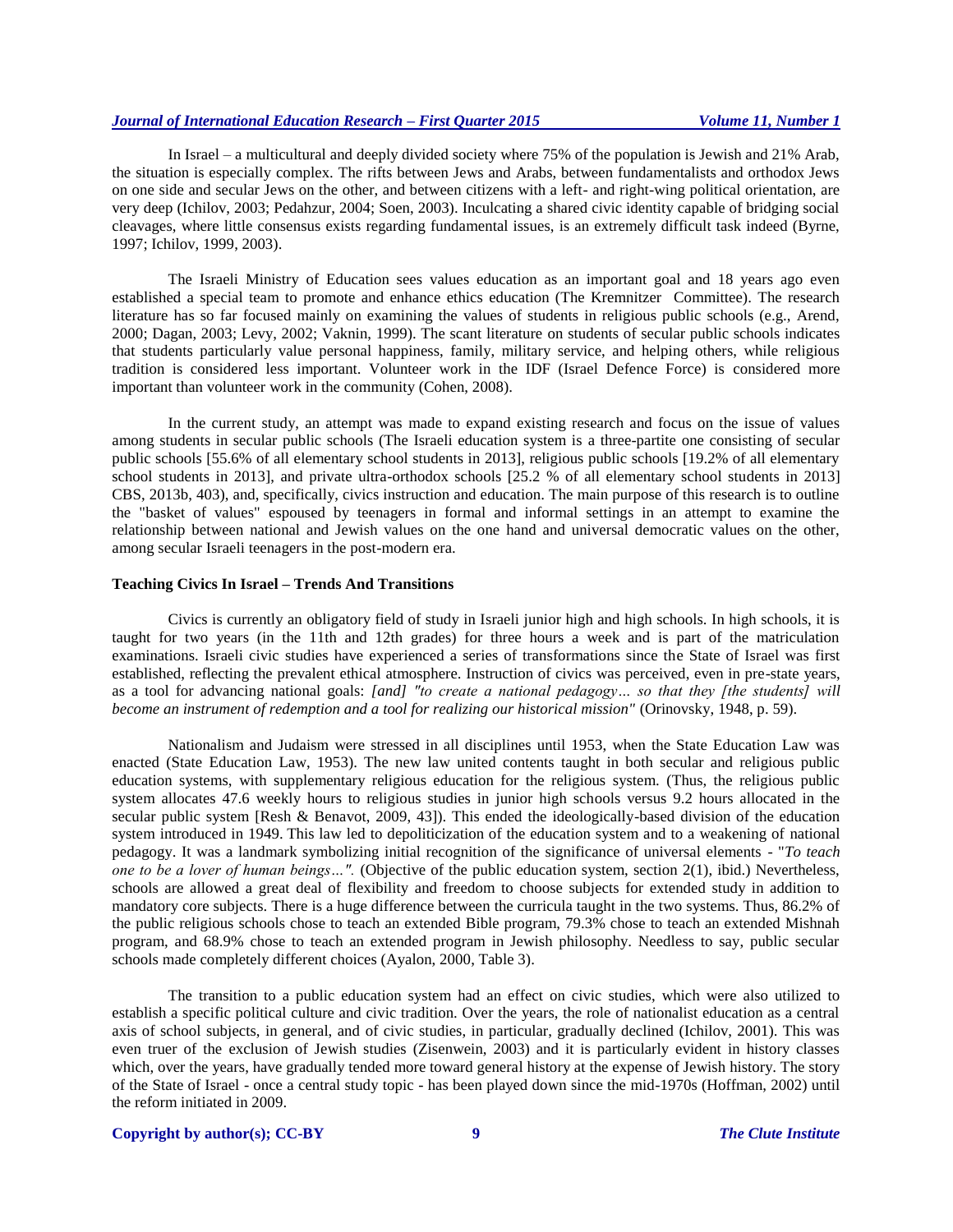This transformative trend reached its height in the 1980s and was manifested in a Director General Circular in 1985. At that time, the Ministry of Education stated that when in conflict between unique and universal values, the latter should be preferred, claiming that "*civil rights based on the tenets of democracy and democratic processes have a decisive role and should guide our actions*" (Ministry of Education Culture and Sports, 1985). This outlook reflected the transition to civic studies informed by the principles of democracy versus the formerly dominant national and Zionist dimensions. Some thought that the earlier approach lacked balance, particularly when faced by changes in the national order of priorities: *"…While in Israel's first forty years, establishment of the state and its existential defense were top priority, in the twenty-first century, priority was increasingly given to individuals in Israeli society and their status"* (Ministry of Education and Culture, 1996). The growing emphasis on individualism and individuals created a need for civic studies with a balance between the unique and the universal.

The Kremnitzer Committee, formed with the aim of designing civic studies as a common ethical and behavioral foundation of all citizens (ibid.), stated in its recommendations that the goal should be to teach multipurpose civic studies - *"…internalization of Israel's values, creating a commitment to democratic government and readiness to defend it, the capacity and desire to be active, involved, and responsible citizens"* (ibid., abbreviated interim report). Other goals should be to encourage engagement in fundamental issues pertaining to the nature of Israel as a Jewish democratic state and their implications for the relationship between Israel and Diaspora Jewry, for the relationship between religious and political affairs in Israel, and for the relationship between majority and minority groups in Israel.

While the Kremnitzer Committee referred to the diminishing of the Zionist dimension, the Shenhar Committee<sup>3</sup> reported that, in the secular public education system, the Jewish dimension had lost its clarity and had become engulfed by the national pluralistic culture (Ministry of Education and Culture, 1996). The committee appointed to examine the state of Jewish studies in the secular educational system stated that it would be advantageous to turn the schools into a *"focal point for developing alternative options for a Jewish-Israeli cultural consciousness unaffiliated with Jewish legal authorities and in association with Jewish history and creativity from a variety of aspects incoporating criticism and innovation"* (ibid., 6). Thus, civic studies in Israel seek to include all of these aspects - Jewish, national, and universal - to nurture one's civic identity side by side with one's national identity, to impart Jewish values side by side with democratic values, and to encourage pluralism and tolerance together with recognition of the State of Israel as a Jewish state (see objectives of the program on views, Ministry of Education Culture and Sports, 1996).

# **The Significance Of The Transitions In Israeli Civic Studies**

All these developments should be viewed in light of Israel's demographic diversity. To begin with, as stated above, Israel is, for all intents and purposes, a bi-national state, with Arabs constituting 20.7% of the population and Jews 75.1% (CBS, 2013a). What is more, the Jewish population itself is very diverse. In 2012, 41.6% were Israeliborn, 32.1% were born in Europe or America, 11.4% were born in Asia, and 14.9% were born in Africa (CBS, 2013b, 110). Moreover, 11.2% of the Jewish population defined itself as ultra-orthodox (Haredi) in 2013, 9% as orthodox, 15.1% as observant-traditional, 13% as secular-traditional, and 49.1% as secular (Herman et al., 2013, 228).

Civic studies, in contrast to other academic subjects, are aimed at teaching students to become citizens in the widest meaning of the word. This is the only subject taught at school aimed, first and foremost, at imparting values. In other disciplines, acquiring knowledge and skills is the ultimate goal and instilling ethics is an added value. For example, primary goals of history studies are "*learning about major historical events and understanding their significance as constitutive events in the history of Israel and the nations… [as well as] developing thinking strategies, capabilities, and skills necessary for learning history"* (history curriculum for high schools in the religious public education system, 2010). Similarly, the ultimate goal of geography studies is "*to construct a knowledge base and develop higher-order thinking skills*" (compulsory curriculum in geography and environmental

 $\overline{a}$ <sup>3</sup> The Shenhar Committee was appointed by the Minister of Education on the 9<sup>th</sup> of October, 1991, in order to report on the state of the Jewish studies in the Israeli secular school system. The committee was expected to study the contents of the Jewish studies, their frames, their fields of study, their teaching systems, and the system's organization.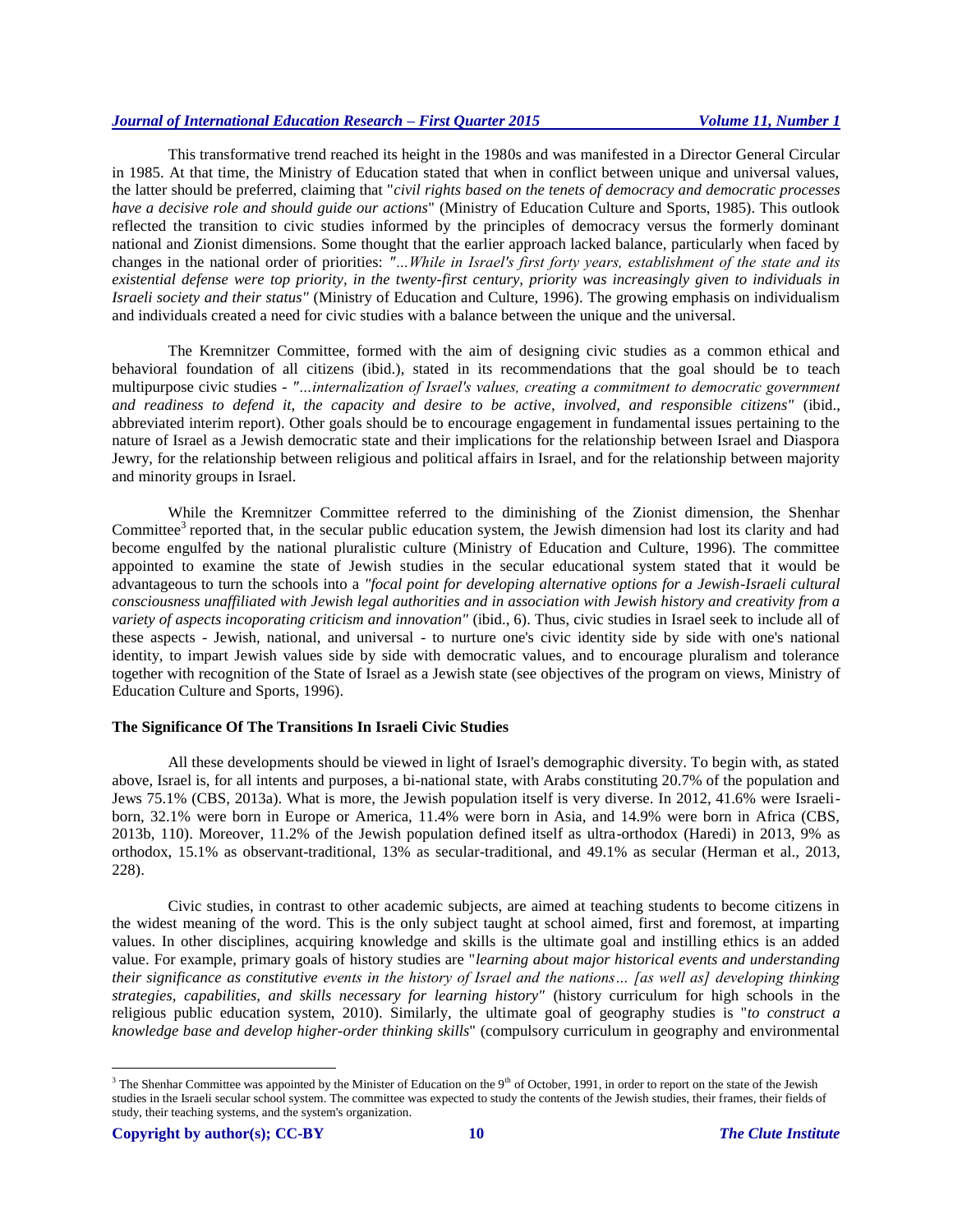studies for high schools, 2008). This is also true of all other disciplines taught at school, which examine students' knowledge rather than their values.

Civic studies are unique for their clear ethical agenda, seeking to turn students into better citizens or, as stated by the Ministry of Education, "*[to teach] good citizenship and rational involvement in the public life of a democratic Jewish state"* (high school curriculum for Jewish, Arab, and Druze schools, 2002). As stated by the Kremnitzer Committee 18 years ago, the aim of civic studies is "*to develop the capability to analyze complex social and political issues…to analize issues related to the tension between different human rights […], the capacity to form a founded and reasoned criticism, the capacity to take part in a civil dialogue with others holding different opinions […], and the capacity to understand, appreciate, and respect other cultures*" (Leibovitz, 2014). Curricula reflect beliefs concerning the appropriate contents of children's studies in an educational setting and their justification (Alpert, 2002). This is also true of the civics curriculum. While in other disciplines, the goal is not necessarily that students should become historians, mathematicians, geographers, etc.; the purpose of studying civics is that students should become citizens in the full sense of the word; namely, "*good citizens*". Teaching good citizenship is deeply rooted in the field of values education. Last, but not least, in Israel, civics includes both knowledge of democracy, its history and tradition in the state, as well as citizenship; namely, the development of skills, attitudes, beliefs, and values for actively involving students in the society, culture, and democratic framework of the country.

# **Education As The Imparting Of Values**

The concept of values, in general, refers to the nature and quality of people's behavior. This evaluation of behavior may take a wide variety of forms and some claim that these cannot be incorporated within a single concept accepted and recognized by all scholars (Albert, 1968). Support for this contention may be found in the widely divergent definitions of values. Some see values in how people evaluate their behavior over time - "*beliefs held over time concerning a certain behavior, outcome, or final state preferred by an individual or by society"* (Rokeach, 1973, p. 5). Others suggest that these are standards by which different courses of action are examined and selected (Smith, in: Friedman, 2001). Friedman (2001) refers to values as ideals in light of which life goals, experiences, and actions are considered. Whatever the preferred definition, everyone will agree that ethics and values have a positive meaning - something that should be maintained, as described by Y. Smilansky: "*Values are… nice words. Everybody likes them, everybody is in their favor. Like peace, like hope, like children. Everybody knows that something is stopping them from being what they should be, like peace, like hope, like adults who emerge from children"* (1983, p. 5). Despite the pessimism reflected in these words, educators believe and hope in their hearts that it is possible to help students to "*be what they should be*" or what their potential allows them to be. As the goal of education is "*always to possess the student's soul through the spirit conveyed by the educator, and in the absence of such possession, there is no educational act"* (Kaufman, 2005, p. 129).

Until 2009 - at least on a declarative level - civic studies in Israel were aimed at teaching a wide range of values. The Ministry of Education tried to create a blend of Jewish and national values; of democratic values and their implementation in practice; to teach students to recognize the significance of human rights, citizens, and minorities; to develop their sensitivity toward the weak and their defense; and to internalize values of pluralism and tolerance. In the current study, the authors sought to examine if and to what degree has the Ministry of Education succeeded in instilling these values.

# **METHOD**

This study is designed to examine the values instilled in Israeli teens through civic studies within the Israeli historical model. The study made use of two instruments - a democratic attitudes questionnaire and a values questionnaire. The democratic attitudes questionnaire was taken from the Guttman Survey Center, which has been operating under the Israel Democratic Institute since 1998. The values questionnaire was developed by Masloveti and Iram (2002) and published in their book "Value education in diverse teaching contexts." This typology of values has also been suggested by other authors (e.g., Oron, 1993). Both questionnaires were tested and used time and again in Israel over the years. To these, the authors added an index of Holocaust memory and commemoration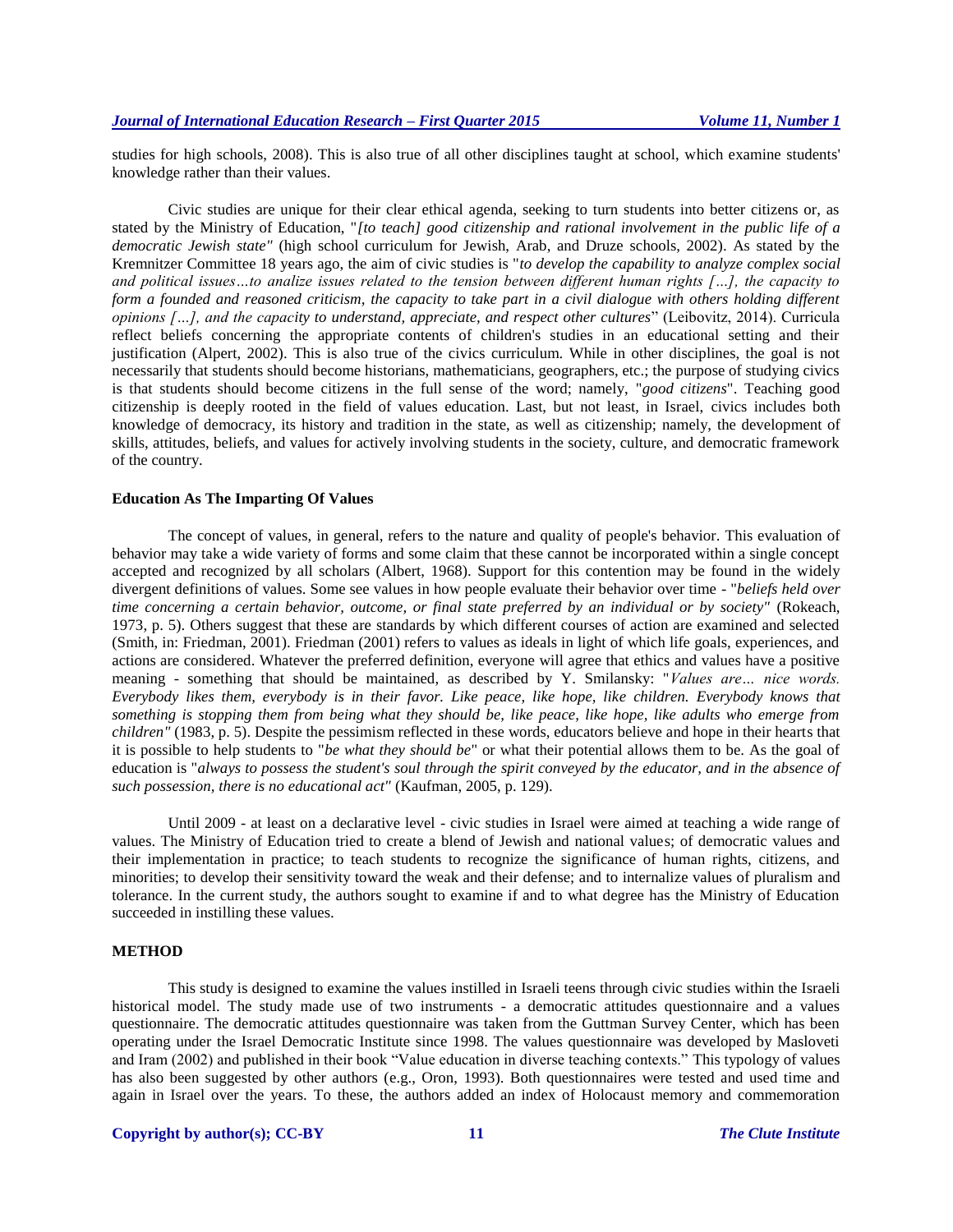[tested and used in the authors' studies of Israeli trips to Holocaust sites in Poland (Davidovitch & Soen, 2012)]. Students were requested to rate the importance of the values that were presented in six categories:

- 1. Values related to life in general (human dignity, sanctity of life, survivability, protection of family)
- 2. Jewish values (Torah, Jewish commandments, Judaism)
- 3. Zionist values (national pride, Zionism, immigration absorption, duty to and sense of unity with the Diaspora, security)
- 4. Social values (social equality, democracy, tolerance, concern for others)
- 5. Values related to achievements (one item)
- 6. Values related to Holocaust memory and commemoration (one item)

## **Research Population**

The questionnaire was completed by 1,320 secular public school students in grades 11 and 12. Participants were selected by random sampling based on a Ministry of Education list of all secular public schools in Israel. The questionnaire was also completed by 256 members of an Israeli youth movement - HaNoar HaOved VeHalomed found to be compatible in their background variables with the first group (see Table 1), with the aim of comparing the values of the two groups. The two research groups represent formal and informal youth settings.

The authors further sought information on whether the students are members of youth organizations, participate in leadership activities or in volunteer activities in the community and, if so, to what extent. As about 175,000 youngsters were members of a youth organization (or "youth movement" as it is known in Israel) in 2006, the authors decided to examine whether youth group members constitute a distinct group in terms of their values. The authors selected the HaNoar HaOved VeHalomed youth group as representative of other similar groups. This group is the largest of its kind in Israel and its values, which emphasize civic values, were deemed suitable for a study focusing on this topic. Table 1 presents the background data of the participants (the majority of participants were male and secular).

|             |             | <b>Students Grades 11 And 12</b> | <b>Youth Group Members</b> |
|-------------|-------------|----------------------------------|----------------------------|
| Variable    | Category    | $N = 1,320$                      | $N = 256$                  |
|             | Male        | $\frac{9}{661}$                  | $\frac{9}{662}$            |
| Sex         | Female      | $\frac{9}{6}39$                  | $\frac{9}{638}$            |
|             | Observant   | $\frac{9}{0}$                    |                            |
| Religiosity | Traditional | %30                              | $\frac{9}{625}$            |
|             | Secular     | $\frac{0}{669}$                  | $\frac{9}{675}$            |

**Table 1:** Background Information On Participating Students And Youth Group Members

# **Research Procedure**

An attitude survey, which was anonymous, was distributed to all teenagers for self-completion during activities at school or in the youth group and took about 30 minutes to complete. A research representative was present at the questionnaires' administration. Questionnaires contained 16 items related to attitudes, ranging from individual to Jewish to national and to universal values. Participants rated the importance they attributed to each value on a Likert-type scale from 1 (*unimportant*) to 5 (*extremely important*). Findings are presented either as the percentage of those who defined the values as Important (4) or Extremely important (5), or as rated on the Likert scale.

# **DATA ANALYSIS AND METHODOLOGICAL COMMENTS**

Several measures of the major topics presented in the questionnaires were formed. The measures were constructed based on factor analysis and their quality was examined by calculating reliabilities ( $\alpha$  Cronbach):

- 1. Jewish values  $(\alpha = .81)$
- 2. National Zionist values  $(\alpha = .73)$
- 3. Universal values  $(\alpha = .72)$

#### **Copyright by author(s); CC-BY 12** *The Clute Institute*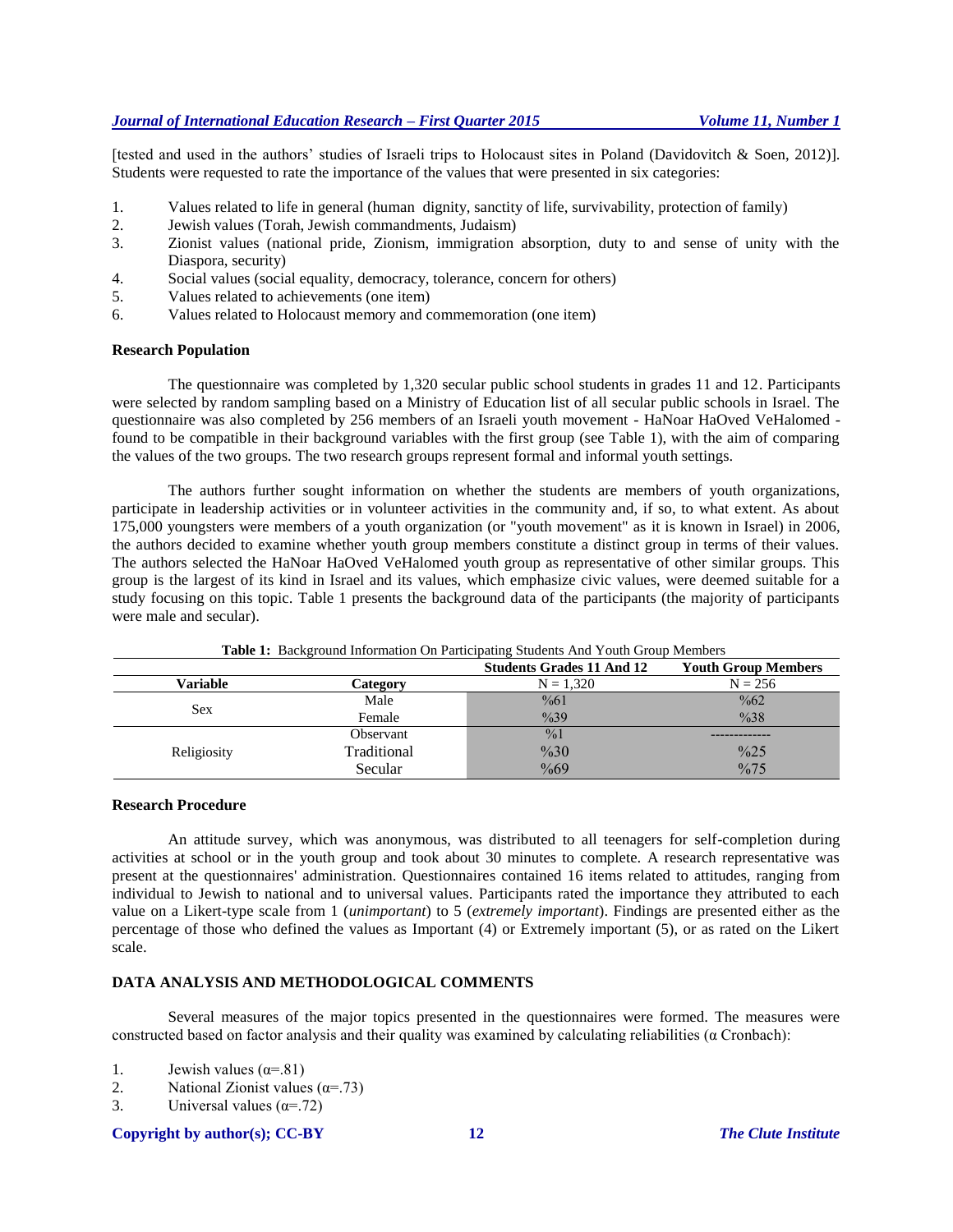#### **Validation And Analysis**

Validity of the research instruments was examined using principal axis factoring, as the purpose of the analysis was to identify interpretable structures in order to explain connections between variables rather than to reduce the number of variables (Preacher & Hayes, 2004). No significant correlations were found between the significance attributed by students to values and students' background variables (gender, religiosity, or age). This may be attributed to the fact that values cross gender and sectarian boundaries; age differences between the eleventh and twelfth grades are apparently not significant for students' value perceptions. The findings relating to the five categories first mentioned are included in Table 2.

| Table 2: Survey Measures                             |             |           |       |                          |  |  |  |
|------------------------------------------------------|-------------|-----------|-------|--------------------------|--|--|--|
| <b>Measures</b>                                      | <b>Mean</b> | <b>SD</b> | N     | a Cronbach               |  |  |  |
| Values Related To Life                               | 4.55        | 0.63      | 5,235 | 0.78                     |  |  |  |
| Human dignity                                        |             |           |       |                          |  |  |  |
| Sanctity of life                                     |             |           |       |                          |  |  |  |
| Survivabilty                                         |             |           |       |                          |  |  |  |
| Protection of the family                             |             |           |       |                          |  |  |  |
| Values Related To Judaism                            | 4.01        | 1.12      | 5,225 | 0.87                     |  |  |  |
| Torah and commandments                               |             |           |       |                          |  |  |  |
| Judaism                                              |             |           |       |                          |  |  |  |
| Values Related To Zionism                            | 4.22        | 0.73      | 5,230 | 0.81                     |  |  |  |
| National pride                                       |             |           |       |                          |  |  |  |
| Zionism                                              |             |           |       |                          |  |  |  |
| Immigration absorption                               |             |           |       |                          |  |  |  |
| Obligation to Jews in the Diaspora                   |             |           |       |                          |  |  |  |
| Security                                             |             |           |       |                          |  |  |  |
| <b>Social Values</b>                                 | 4.40        | 0.70      | 5,235 | 0.81                     |  |  |  |
| Social equality                                      |             |           |       |                          |  |  |  |
| Democracy                                            |             |           |       |                          |  |  |  |
| Tolerance                                            |             |           |       |                          |  |  |  |
| Concern for others                                   |             |           |       |                          |  |  |  |
| Values Related To Achievement Seeking                | 4.13        | 0.96      | 5,167 | $\overline{\phantom{a}}$ |  |  |  |
| Values Related To Holocaust Memory And Commemoration | 4.53        | 0.82      | 5,199 |                          |  |  |  |

#### **FINDINGS**

As far as social values were concerned, a great deal of importance was attributed to democratic attitudes. Items were divided into two groups - democratic values (i.e.,. protecting democratic principles is a supreme value, all people have the same rights, minorities have the right to take action and demonstrate, etc.) and non-democratic values (i.e., during a crisis a strong individual is preferable as a leader in order to maintain law and order; discipline is more important than individual liberties, etc.).

As expected, in some aspects the findings revealed substantive differences between the two groups. Ratings by the youth movement members indicate a very high degree of commitment to democratic principles, including sensitivity toward minority groups, something that is not to be taken for granted considering local tensions and conflicts. Ratings also indicated openness to political pluralism. The highest rate of agreement in this group was for the opinion, "It is always important to protect democratic principles in the country" (97% as compared to 82% among high school students). The value with the second highest rate of agreement (90%) among youth movement respondents was, "All persons should have the same rights under the law, independent of their political position" (compared to 84% among high school students). The democratic value with which participants agreed least was "Even people and groups holding extreme positions should enjoy freedom of speech" (49% among youth group members versus 42% among high school students). These figures reflect participants' vacillation between freedom of expression and the duty to protect democracy against the threat of radicalism.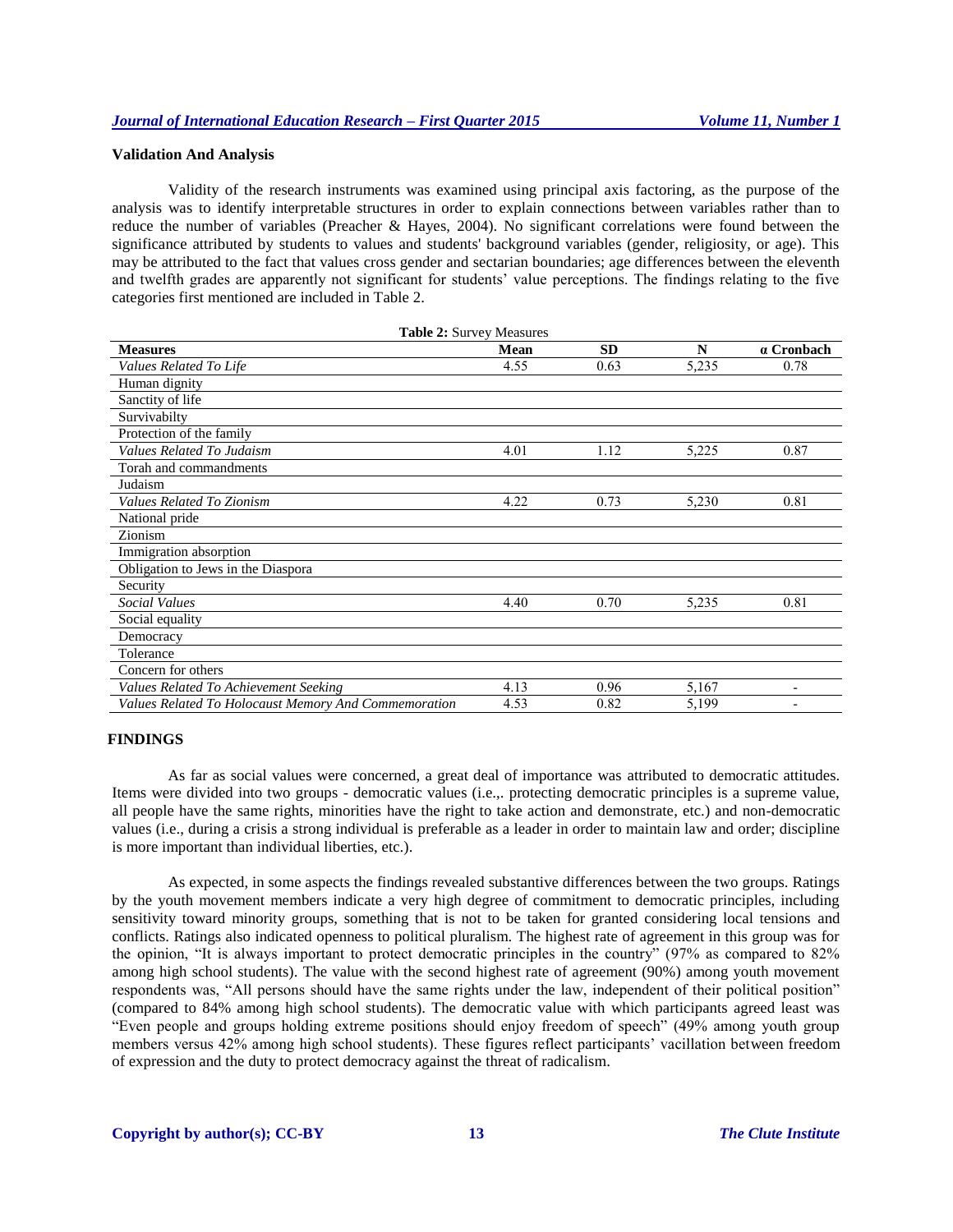Particularly conspicuous is youth movement members' negligible support for the two final values in Table 3, which are negative by nature. A question onto itself is what preceded what, and why – "did participants who have a deep sense of civics join youth groups, or do youth groups manage to instill a deep sense of civics in their members?" Table 4 presents the significance that youth group members attributed to Jewish/Zionist, universal, and individual values.

|                                                                                                           | <b>Youth Movement Members</b> |      |      | <b>High School Students</b> |       |      |      |                             |
|-----------------------------------------------------------------------------------------------------------|-------------------------------|------|------|-----------------------------|-------|------|------|-----------------------------|
|                                                                                                           | N                             | Mean | Sd   | <b>Rate Of</b><br>Agreement | N     | Mean | Sd   | <b>Rate Of</b><br>Agreement |
| It is always important to protect<br>democratic principles in the country.                                | 223                           | 4.77 | 0.54 | $\%97$                      | 1,320 | 4.27 | 0.88 | %82                         |
| All persons should have the same rights<br>under the law, independent of their<br>political position.     | 219                           | 4.53 | 0.92 | %90                         | 1,320 | 4.37 | 0.90 | %84                         |
| Minority groups should be allowed to<br>take action and demonstrate in order to<br>convince the majority. | 219                           | 4.11 | 1.04 | %77                         | 1,320 | 3.96 | 1.01 | %68                         |
| The State of Israel belongs to all its<br>citizens.                                                       | 222                           | 4.06 | 1.01 | %75                         | 1,320 | 3.19 | 1.35 | %44                         |
| Even people and groups with extreme<br>positions should enjoy freedom of speech.                          | 221                           | 3.42 | 1.25 | %49                         | 1,320 | 3.27 | 1.20 | $\%42$                      |
| Internal disputes could cause a rupture in<br>the nation.                                                 | 220                           | 3.31 | 1.13 | %45                         | 1,320 | 2.60 | 1.25 | $\frac{9}{623}$             |
| During a crisis, a strong individual is<br>needed to maintain order.                                      | 225                           | 2.68 | 1.34 | %26                         | 1,320 | 3.27 | 1.25 | %47                         |
| Law, order, and discipline are more<br>important than individual liberties.                               | 221                           | 1.95 | 1.22 | %14                         | 1,320 | 2.40 | 1.28 | %20                         |

# **Table 3:** Participants' Attitudes To Democratic And Non-Democratic Values

Table 4 indicates that the values accepted by almost all respondents (at least on the declarative level) are universal and individual values - human dignity (97% and 95% of the respondents, respectively), tolerance (97% and 90% of the respondents), social equality (96% and 91% of the respondents), sancity of life and democracy (95% and 93% among of respondents), concern for others (93% and 92% of respondents), protection of the family (90% and 95% of the respondents), and security (89% and 94% of the respondents). Of the values related to Judaism and Zionism, the strongest agreement was associated with the following values: Holocaust memory and commemoration (92% and 94% of the respondents), Zionism (83% and 82% of the respondents), followed by immigration absorption (79% of the respondents). The least agreement was associated with the value of national pride (63% and 86% of the respondents). The value that received the weakest agreement was Torah and commandments (26% and 54% of the respondents). Notably, for high school students, the values topping their list of priorities were living life in general (human existence as a value) and personal realization (95%), followed by Zionism (84%), while Jewish values were at the bottom of the list (65%). It should be noted that gender, as mentioned, had no impact at all on these results.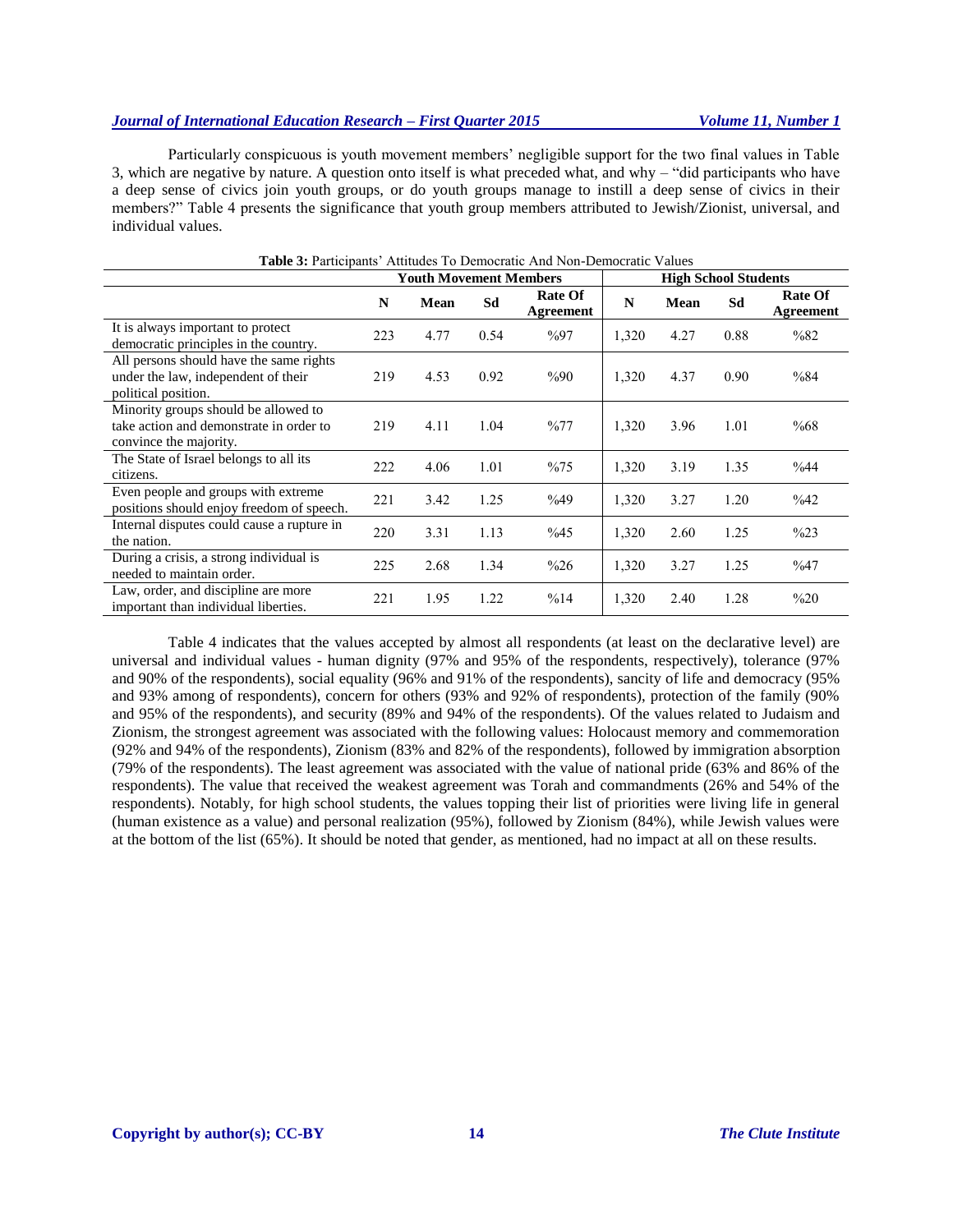|                                    | <b>Tuble 4:</b> I differently truttudes fowards only elsal, Jewish Elonist, this included a dides<br><b>Youth Movement Members</b> |      |           | <b>High School Students</b> |      |             |           |                             |
|------------------------------------|------------------------------------------------------------------------------------------------------------------------------------|------|-----------|-----------------------------|------|-------------|-----------|-----------------------------|
|                                    | N                                                                                                                                  | Mean | <b>SD</b> | <b>Rate Of</b><br>Agreement | N    | <b>Mean</b> | <b>SD</b> | <b>Rate Of</b><br>Agreement |
| <b>Universal Values</b>            |                                                                                                                                    |      |           |                             |      |             |           |                             |
| Human dignity                      | 219                                                                                                                                | 4.77 | 0.50      | 97%                         | 1320 | 4.71        | 0.66      | 95%                         |
| Tolerance                          | 218                                                                                                                                | 4.65 | 0.59      | 97%                         | 1320 | 4.54        | 0.73      | 90%                         |
| Social equality                    | 220                                                                                                                                | 4.70 | 0.58      | 96%                         | 1320 | 4.55        | 0.73      | 91%                         |
| Democracy                          | 220                                                                                                                                | 4.73 | 0.63      | 95%                         | 1320 | 4.49        | 0.75      | 90%                         |
| Sanctity of life                   | 218                                                                                                                                | 4.76 | 0.53      | 95%                         | 1320 | 4.65        | 0.65      | 93%                         |
| Concern for others                 | 217                                                                                                                                | 4.59 | 0.71      | 93%                         | 1320 | 4.58        | 0.72      | 92%                         |
| <b>Jewish And Zionism Values</b>   |                                                                                                                                    |      |           |                             |      |             |           |                             |
| Holocaust commemoration and memory | 217                                                                                                                                | 4.59 | 0.4       | 92%                         | 1320 | 4.72        | 0.61      | 94%                         |
| Zionist                            | 219                                                                                                                                | 4.37 | 0.82      | 83%                         | 1320 | 4.31        | 0.92      | 82%                         |
| Immigration absorption             | 218                                                                                                                                | 4.20 | 0.90      | 79%                         | 1320 | 4.19        | 0.92      | 79%                         |
| National pride                     | 220                                                                                                                                | 3.8  | 1.10      | 63%                         | 1320 | 4.46        | 0.85      | 86%                         |
| Obligation to the diaspora         | 217                                                                                                                                | 3.79 | 1.03      | 62%                         | 1320 | 3.99        | 1.00      | 70%                         |
| Judaism                            | 218                                                                                                                                | 3.52 | 1.14      | 53%                         | 1320 | 4.13        | 1.02      | 74%                         |
| Torah and commandments             | 219                                                                                                                                | 2.60 | 1.28      | 26%                         | 1320 | 3.56        | 1.28      | 54%                         |
| <b>Individual Values</b>           |                                                                                                                                    |      |           |                             |      |             |           |                             |
| Protection of the family           | 216                                                                                                                                | 4.59 | 0.66      | 90%                         | 1320 | 4.78        | 0.58      | 95%                         |
| Security                           | 218                                                                                                                                | 4.46 | 0.77      | 89%                         | 1320 | 4.66        | 0.65      | 94%                         |
| Survivability                      | 214                                                                                                                                | 3.76 | 1.09      | 58%                         | 1320 | 4.33        | 0.86      | 83%                         |
| Achievement seeking                | 217                                                                                                                                | 3.66 | 2.84      | 50%                         | 1320 | 4.17        | 0.91      | 77%                         |

**Table 4:** Participants' Attitudes Towards Universal, Jewish-Zionist, And Individual Values

#### **SUMMARY OF FINDINGS**

- Jewish-Zionist values: Most high school students and youth movement members attribute significance to these values.
- Social-individual values: Almost all high school students and youth movement members attribute great significance to these values.
- Democratic values: Almost all high school students and youth movement members attribute great significance to these values.
- Attitudes toward democracy in practice: The vast majority of high school students and youth group members believe that democratic values should always be protected, all people deserve the same rights, minority groups should be allowed to demonstrate to convince the majority. As mentioned above, the commitment of youth movement members to democracy is, in fact, much deeper than that of the other group. A conspicuously small proportion of youth movement members support the "non-democratic" values of the need for a strong leader and maintenance of law and order.
- Summary of values, according to significance: Jewish-Zionist values received the lowest ratings of all values. The difference between the importance attributed by youth movement members to democratic values, on the one hand, and to Jewish and religious values on the other, was 30%-40%.

## **DISCUSSION**

Since establishment of the State of Israel, Israeli society has consisted of a melting pot of different identities and Diasporas and is constantly struggling to assert its character and leading values. The education system, in all its variety discussed in this article, reflects a cultural crisis manifested in what is sometimes alluded to as the diminution of knowledge concerning Judaism and nationalism. Milestones in the development of civic studies in the period covered by the article indicate the increasing tendency toward teaching universal fundamental values, where Jewish and Zionist values should stem from the wide perception of these values that shape the new educational concept of ethics education.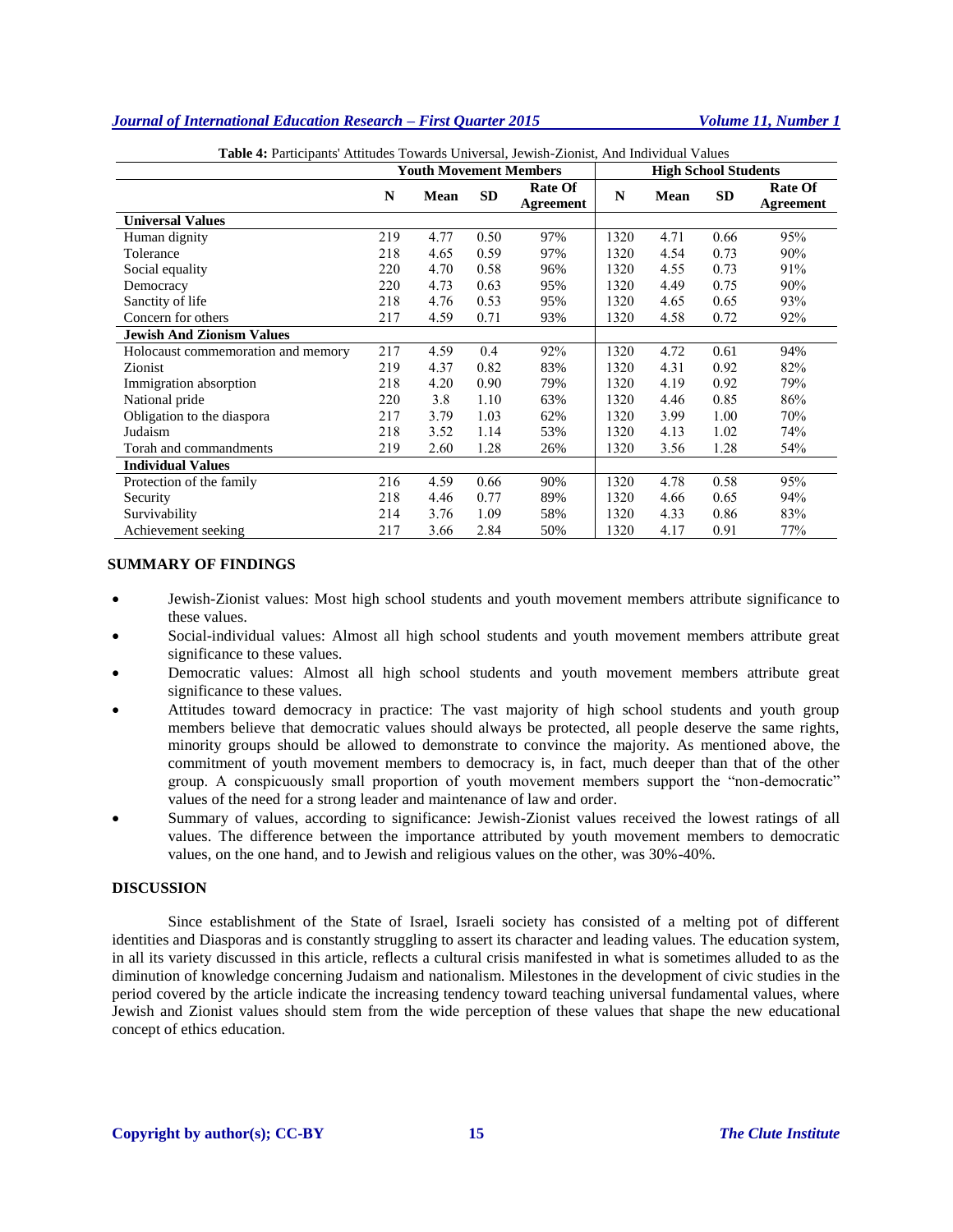The education system which, at first, gave top priority to consciously becoming part of the Israeli milieu and preserving Jewish heritage, later changed; it became more diverse and developed its perception of ethical priorities. The trend in civic studies has been to encourage general behavioral pluralistic views on the humanistic level. The findings can be interpreted in two ways – the hierarchic outlook and the complementary worldview.

#### *Hierarchic Outlook*

The first option is to embrace a hierarchic outlook, whereby results are analyzed as existing on a hierarchy of values with significance accorded by ordinal ranking, in which values located lower on the hierarchy have less significance. Utilizing this approach for analyzing findings explains the ethical mix in terms of significance; i.e., higher means more meaningful and important. From this perspective, the values' hierarchy of Israeli high school students is composed of universal values at the top of the pyramid (93%) followed by human dignity, sanctity of life (democratic values), capacity to survive, family preservation, side by side with self realization (90%) (individualist values). Zionist values (as part of the national values) come in third (81%) and Jewish values (perhaps because they were interpreted by some members of the sample as *religious* values, while others interpreted them as *national* values) are at the bottom of the list (63%).

These findings are reminiscent of those of Cohen (2008) who revealed the high significance of dimensions of happiness and self realization and the lower significance of values related to Judaism. An almost identical hierarchy was also found among youth movement members; this, in contrast to the prevalent belief that they constitute a distinctive select population. From an ethical standpoint, they display similar ordinal inclinations.

The hierarchic approach, which perceives value priority as central, shows that civic studies have managed to realize one of their declared goals – instilling universal values in students. The significance attributed to the order of values shows that universal values come at the expense of Jewish and Zionist values, which have a lower place in students' ethical world. The hierarchy that emerges is explained by the fact that the education system does integrate Jewish and Zionist elements throughout the school year by marking Jewish holidays, ceremonies of remembrance and commemoration, independence celebrations, and many informal events.

However, despite these extensive activities, students have no solid knowledge base resembling that created when studying the universal aspects of civics. Students in Israel's secular public education system were instructed (until the 2009 reform) on becoming citizens of the world - on skills and capabilities necessary for living in a global, secular world. National, and specifically Jewish principles, were constantly in the background but did not receive the same amount of didactic attention. For example, in history lessons, Jewish and Israeli history has been receiving gradually less attention, leading to the dimming of both the Jewish and Israeli narratives (Hoffman & Shanel, 2002). Civic studies, which seek to instill Jewish and national values as well as universal values, cannot ignore their context in which different disciplines teach students to see the world through a "universal prism", making it difficult for them to attribute proper meaning to national aspects. Students studying in a post-modern secular world learn to examine their surroundings in western terms, emphasizing democratic aspects but not leaving much room for national and religious contexts. For this reason, one might accordingly say that civic studies (at least until the 2009 reform, which changed this pattern but is beyond the scope of this paper) were somewhat deficient in their attempt to cope with their most significant challenge – to create citizens who are, first and foremost, citizens of Israel, even before they are citizens of the world.

#### *Complementary Worldview*

In contrast to the above, according to the complementary worldview - which awards values absolute rather than relative significance, Israeli students had clearly assimilated the intended values to different degrees at the time of the survey. Universalism, self realization, Judaism, and Zionism were values that received significance in the lives of teenagers from an absolute perspective, as they perceived themselves as both Israelis, Jews, and citizens of the world. The complementary approach - linking human love, peace, and Torah - exists in the Jewish worldview as well, as formulated by Hillel the Elder: "*loving peace and pursuing peace, loving your fellow creatures and bringing them close to the Torah"* (Mishna Avot 1:12). Thus, traditionally, Judaism accepts - and even encourages - such an ethical mix in which courtesy receives priority over Torah (Tana Devey Eliahu, Chapter 10). In this reciprocal

#### **Copyright by author(s); CC-BY 16 16** *The Clute Institute*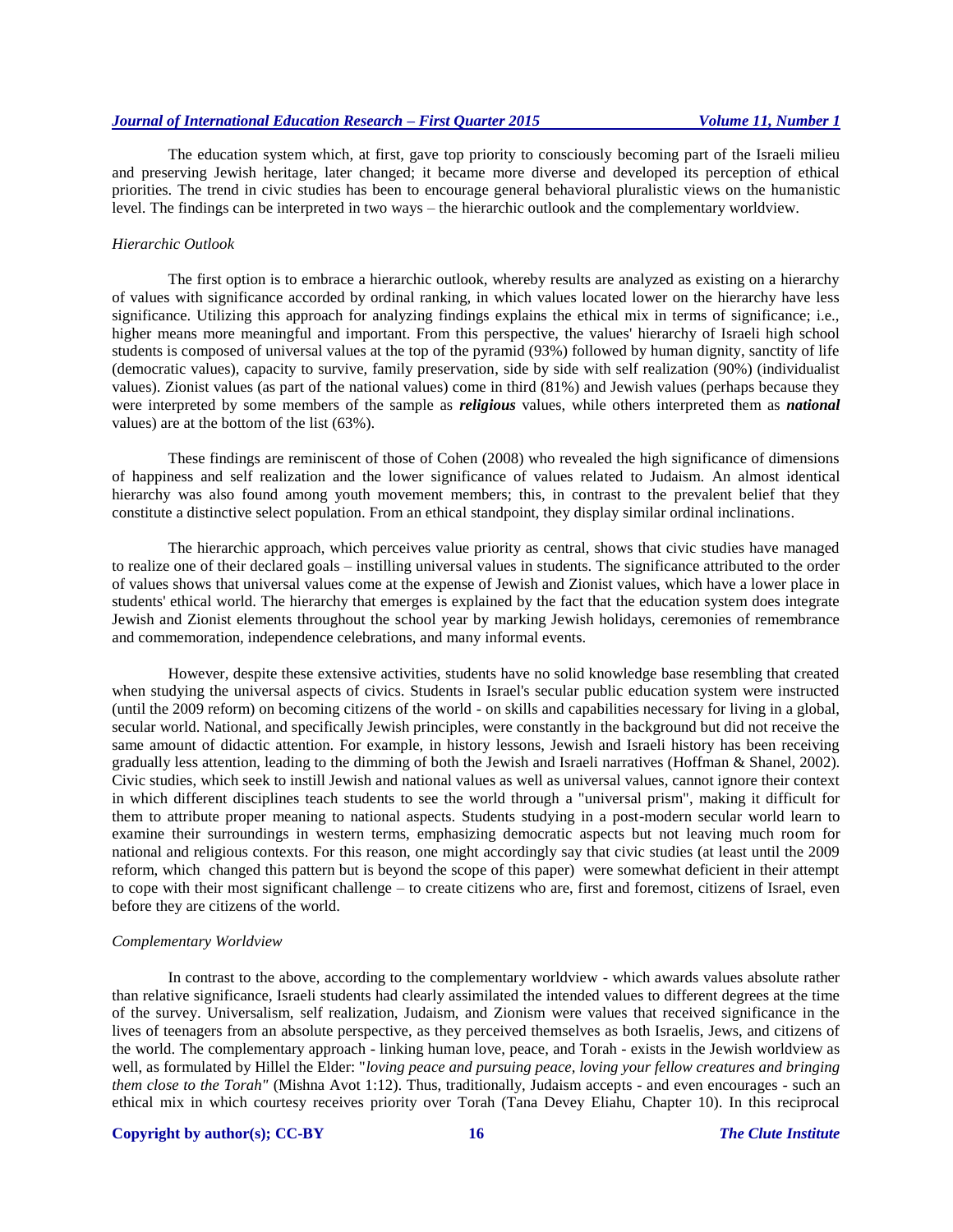approach, the various ethical elements are not distinct, as it is written: "*Where there is no Torah, there is no culture; and where there is no culture, there is no Torah"* (Mishna Avot 3:17). If one chooses to examine the current state of affairs from this perspective, one will discover that the values evident among teenagers are compatible with those that civic studies seek to instill, and the issue of proportions is debatable. Would we like Zionist values to be more dominant than democratic values? Would we like to reinforce Jewish values and bring them closer to Zionist values? To change the proportions, policy makers must make corresponding changes in the curriculum. As for the situation at the time of the survey, the value mix produced by civic studies resembled the intended proportions for universalism, Zionism, and Judaism.

One final word: Ratings of the youth movement members in the survey indicated a very high - higher than that of the high school students - commitment to democratic principles, including sensitivity toward minority groups (Table 3). A question onto itself is "what preceded what and why did participants, who have a deep sense of civics, tend to join youth movements, or did youth movements manage to instill a deeper sense of civics in their members?"

# **AUTHOR INFORMATION**

**Professor Nitza Davidovitch** serves in teaching and administrative positions at the Ariel University Center. She is currently the Director of Academic Development & Evaluation. Her areas of research interest include academic curriculum development, development of academic instruction, Holocaust awareness and Jewish identity, student exchange programs with Germany and Poland, preservation of the heritage of Jewish sects, and moral education.

**Professor Dan Soen** earned his B.A. in Oriental Studies at The Hebrew University, Jerusalem, in 1955. He earned his PhD at Vienna University, 1959, in Cultural Anthropology. He has taught in various universities in Israel and abroad (New Zealand, South Africa, and the United States) and has headed various departments in numerous academic institutions. He has headed several research institutions and published approximately 30 books and 120 articles on social issues in Israel and abroad. Soen currently heads the Department of Sociology & Anthropology and is Chair of the Dual Major Department at the Ariel University Center, Israel. He is also a professor at the Graduate School, Kibbutzim School of Education in Tel Aviv.

# **REFERENCES**

- 1. Albert, E. M. (1968). Value systems. In D. L. Sills (ed.), International Encyclopaedia of the Social Sciences 7 (pp. 287-291). New York: Macmillan.
- 2. Alpert, B. (2002). Introduction: Concepts and ideas in curricula as guiding texts. In A. Hoffmann and Y. Shanel (eds.) *Objectives and Values in Curricula in Israel* (pp. 9–29)*.* Even-Yehuda: Rechess [Hebrew].
- 3. Arend, M. (2000). *Jewish Education in an Open Society*, Ramat Gan [Hebrew].
- 4. Ayalon, H. (2000). Table adapted from the Central Bureau of Statistics, presented at an inter-university meeting on curriculum.
- 5. Brownlie, A. (2001). *Citizenship education: The global dimension, guidance for key stages 3 and 4*. London: Development Education Association.
- 6. Byrne, S. (1997). *Growing up in a divided society: The influence of conflict on Belfast schoolchildren.*  Teaneck, NJ: Fairleigh Dickinson University Press.
- 7. Cairns, A. C. (1999). Introduction. In A.C. Cairns, J. C. Courtney, P. MacKinnon, H. J. Michelmann, & D. E. Smith (Eds.). *Citizenship diversity and pluralism: Canadian and comparative perspectives*. Montreal, McGill-Queens University Press.
- 8. CBS (Central Bureau of Statistics). (2013a). *Press Communique 243/2013.* Jerusalem.
- 9. CBS (Central Bureau of Statistics). (2013b). *Statistical Abstract of Israel 2013, 64*. Jerusalem.
- 10. Cohen, E. (2008). *Jewish Identity Values and Leisure of Israeli Youth*. Tel Aviv: Tel Aviv University, School of Education, The Kelman Center [Hebrew].
- 11. Crick Report. (1998). *Education for citizenship and the teaching of democracy in schools – Final report of the Advisory Group on Citizenship*. London: Ministry of Education and Empolyment.
- 12. Dagan, M. (2003). Forging the world of values of religious students in the struggle against post-modernism. *Shma'atin*, 151, 145–157 [Hebrew].
- 13. Davidovitch, N., & Soen, D. (eds.). (2012). *The Holocaust ethos in the 21st Century: dilemmas and*

# **Copyright by author(s); CC-BY 17** *The Clute Institute*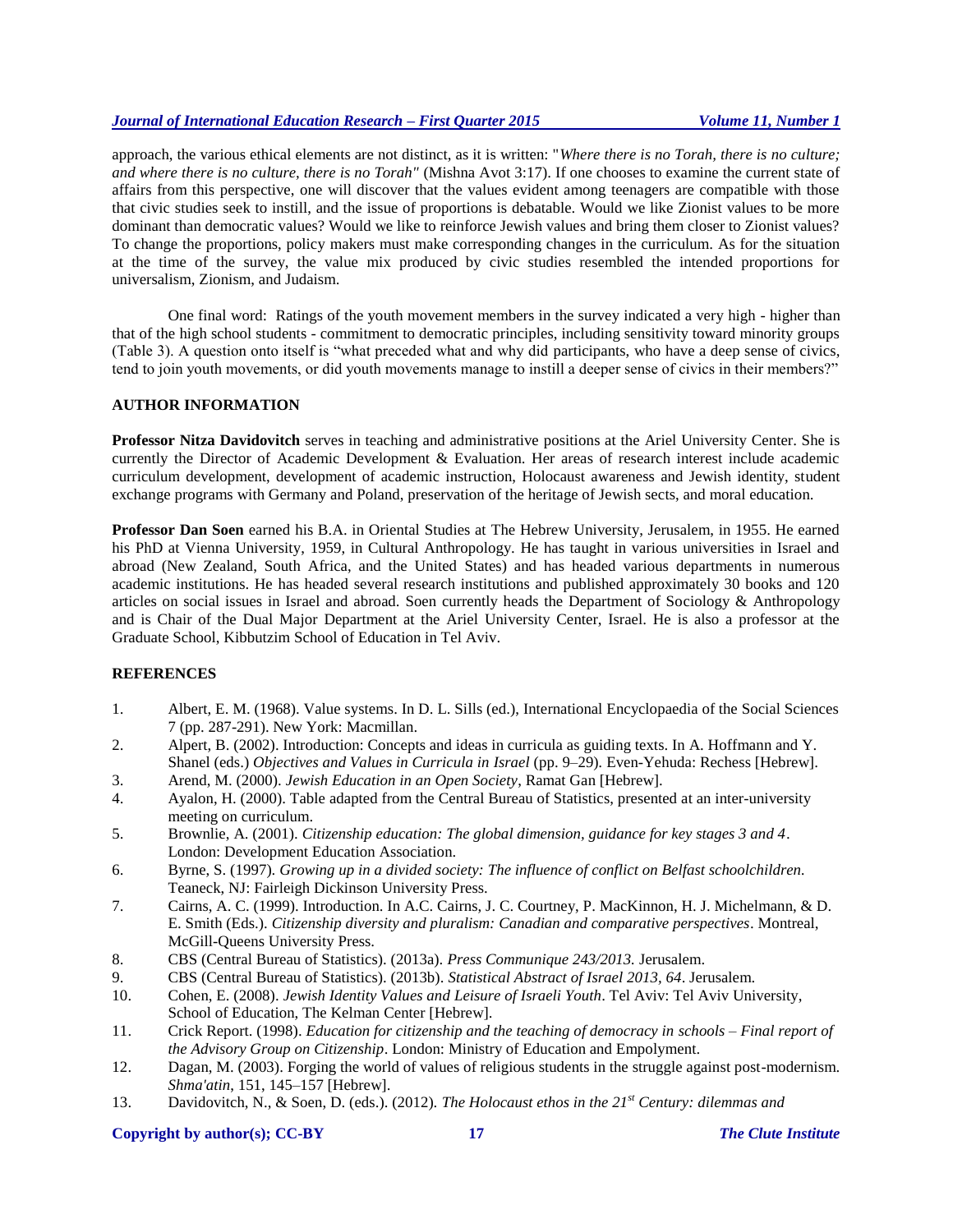*challenges*. Krakow and Budapest: Austeria Publishing House.

- 14. Friedman, A. (2001). Motivating values at the school. *Reviews in Educational Administration and Organization*, 25, 7–39 [Hebrew].
- 15. Gilbert, R. (1996). *Studying society and environment.* Melbourne: Jacaranda.
- 16. Hannam, D. (1999). Schools for democracy: From rhetoric to reality. *Connect,* 118 (August).
- 17. Heather, D. B. (1990). *Citizenship: the Civic Ideal in world history, politics and education*. London, Palgrave Macmillan.
- 18. Herman, T., Heller, E., Atmor, N., & Lebel, Y. (2013). *Israel's democracy index 2013*. Jerusalem: Israel Institute of Democracy (Hebrew).
- 19. High school curriculum for Jewish (secular and religious), Arab, and Druze schools. (2002). Accessed on 11 April 2011 at the website of the Ministry of Education, Division for Study Planning and Development: [http://cms.education.gov.il/EducationCMS/Units/Tochniyot\\_Limudim/Portal/TochniyotLimudim/CativaEl](http://cms.education.gov.il/EducationCMS/Units/Tochniyot_Limudim/Portal/TochniyotLimudim/CativaElyuna/Ezrachut.htm) [yuna/Ezrachut.htm](http://cms.education.gov.il/EducationCMS/Units/Tochniyot_Limudim/Portal/TochniyotLimudim/CativaElyuna/Ezrachut.htm) [Hebrew].
- 20. History curriculum for state religious high schools. (2010). Accessed on 11 April 2011 at the website of the Division for Study Planning and Development:

[http://cms.education.gov.il/educationcms/units/tochniyot\\_limudim/portal](http://cms.education.gov.il/educationcms/units/tochniyot_limudim/portal) [Hebrew].

- 21. Hoffman, A. (2002). Between national history and general history: Values and goals in history curricula 1956-1995. In: A. Hoffmann and Y. Shanel (eds.). *Objectives and Values in Curricula in Israel.* Even-Yehuda: Rechess, 131-159 [Hebrew].
- 22. Hoffmann, A., & Shanel, Y. (eds.). (2002). *Objectives and values in curricula in Israel.* Even-Yehuda: Rechess, Introduction [Hebrew].
- 23. Ichilov, O. (1990). *Political socialization, citizenship, education and democracy.* New York: Teachers College Press.
- 24. Ichilov, O. (1999). Citizenship in a divided society: The case of Israel. In J. Torney-Purta, J. Schwille & J. A. Amadeo (eds.): *Civic education across countries: Twenty-four national case studies from the IEA civic education project*, pp. 371-394*.* Amsterdam:IEA.
- 25. Ichilov, O. (2001). Civic education in a changing world: Global and Israeli trends. Y. Iram, S. Scolnicov, J. Cohen, & E. Schachter (eds). *Crossroads: Values and Education in Israeli Society*. Jerusalem: Ministry of Education [Hebrew].
- 26. Ichilov, O. (2003). Teaching civics in a divided society: The case of Israel. *International Studies in Sociology of Education*, 13, 3: 219-241.
- 27. Kaufman, Y. (2005). Instilling values and assimilating reverence: Education as cultural possession of the student's soul. In: N. Aloni (ed.), *All a man should be: A philosophical educational journey*. Tel Aviv, Hakibbutz Hame'uhad and Machon Mofet, 129-131 [Hebrew].
- 28. Lautzenheiser, D. K., Kelly, A. P., & Miller, C. (2011). *Contested curriculum: How teachers and citizens view civics education. Policy Brief 1.* Washinghton DC: American Enterprise Institute for Public Policy Research.
- 29. Leibovitz, E. (2014). To take the dusty report off the shelf. *Haaretz*, February 24, p. 15 [Hebrew].
- 30. Levy, S. (2002). Similarities and differences in the value system of two generations of Israeli youth (1974 and 1994) of the general and religious educational systems. In: A. Hoffmann and Y. Shanel (eds.). *Objectives and Values in Curricula in Israel.* Even-Yehuda: Rechess, 179-200 [Hebrew].
- 31. Marshall, T. H. (1952). *Citizenship and social class*. Cambridge, Cambridge University Press.
- 32. Metzer, D., & Rosen, N. (2009). *Civic studies in the curricula of five selected countries*. Ministry of Education, Pedagogic Office, Division of Curricula Planning and Development [Hebrew].
- 33. Ministry of Education and Culture. (1985). Special circular "Teaching democracy" [Hebrew].
- 34. Ministry of Education and Culture. (1996). *Being citizens: Civic studies for all Israeli students*. Kremnitzer Committee Report [Hebrew].
- 35. Mintrop, H. (2002). Teachers and civic education instruction in cross-national comparisons. In G. Stiner-Khamsi, J. Torney-Purta, & J. Schwille (eds.). *New paradigms and recurring paradoxes in education for citizenship: An international comparison* (pp. 61–85). Amsterdam: JAI Press.
- 36. Mishna, Avot [Hebrew].
- 37. Orinovsky, A. (1948). What is Zionist education? *Shorashim*, III [Hebrew].
- 38. Oron, Y. (1993).
- 39. Otsu, K. (2000). Civics education in Japan: Values promoted in school curriculum. *Asia Pacific Journal of*

# **Copyright by author(s); CC-BY 18** *The Clute Institute*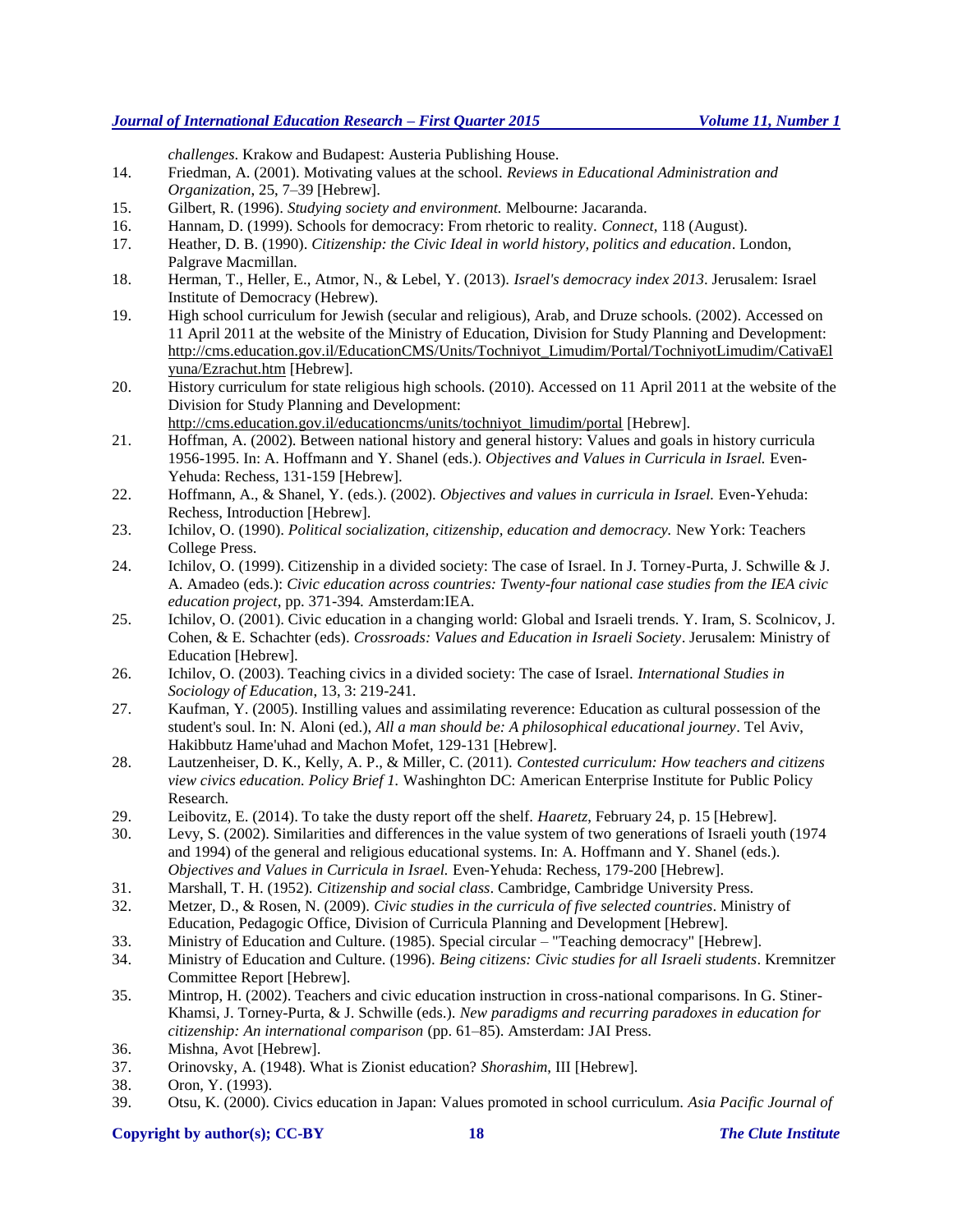*Education*, 20, 1, 73-81.

40. Pedahzur, A. (2004). The structural paradox of civic education in Israel. *Megamoth*, 43, 1, 64-83 [Hebrew].

41. Pederson, P. V., & Cogan, J. J. (2000). Civics and values education curriculum policies in the United States: A survey of the states. *Asia Pacific Journal of Education,* 20, 1, 93-105.

- 42. Preacher, K. J., & Hayes, A. F. (2004). SPSS and SAS procedures for estimating indirect effects in simple mediation models. *Behavior Research Methods, Instruments, & Computers*, 36, 717–
- 43. Prior, W. (1999). Teachers, students and their parents talk about what it means to be 'a good citizen' in Australia. *Theory & Research in Social Education,* NCSS, Spring, 27:2.
- 44. Prior, W. (2006). Civics and citizenship education. *Ethos*, 14, 4, 6-10.
- 45. Resh, N., & Benavot, A. (2009). What is actually being taught in schools? Diversity and uniformity in the implementation of the official curriculum in Israeli junior-high schools. *Megamot*, 43, 1: 7-76. (Hebrew).
- 46. Rokeach, M. (1973). *The Nature of Human Values*. New York: Free Press.
- 47. Schwille, J., & Amadeo, J. A. (2002). The paradoxical situation of civic education in schools: Ubiquitous and yet elusive. In G. Stiner-Khamsi, J. Torney-Purta & J. Schwille (eds.), *New paradigms and recurring paradoxes in education for citizenship: An international comparison* (pp. 105-137). Amsterdam: JAI Press.
- 48. Shenhar and Kremnitzer Team. Accessed on 13 May 2011 at: <http://cms.education.gov.il/EducationCMS/Units/Haifa/ChevraPrat/Mate/> [Hebrew].
- 49. Smilansky, J. (1974). *On education and the teaching of values*. Tel Aviv: Am Oved Culture and Education [Hebrew].
- 50. Soen, D. (2003). *Land of rage and fury: Cleavages and identity in Israel.* Qiriat Bialik: Ach Publishing House [Hebrew].
- 51. State Education Law. (1953). [Hebrew].
- 52. The Kremnitzer Report. (1996). Full version of the Report, Internet: cms.education.gov.il/EducationCMS/Units/OWL/English/Pedagogic/Being/ Accessed: 4.11.2013.
- 53. Tana Devey Eliahu, Mishna. Chapter 10.
- 54. Thomas, M. (1990). Applying a patriotism textbook-rating device: An Indonesian example. In *Educational Research Quarterly*, 12, 4, 42-56.
- 55. Tse, K. C. (1997). *The poverty of political education in Hong Kong secondary schools.* Hong Kong: Hong Kong Institute of Asia-Pacific Studies, The Chinese University of Hong Kong.
- 56. Vaknin, R. (1999). On the issue of teaching ethics in the state religious education system. *Lizvulun*, Jerusalem, 238-240 [Hebrew].
- 57. Zisenwein, D. (2003). Jewish education policy in Israel from the pre-state era to the present, in: Y. Dror, D. Nevo, & R. Shapira (eds.). *Turns and returns in Israeli education: Policy guidelines for the 2000s* (151- 161)*.* Tel Aviv: Ramot [Hebrew].